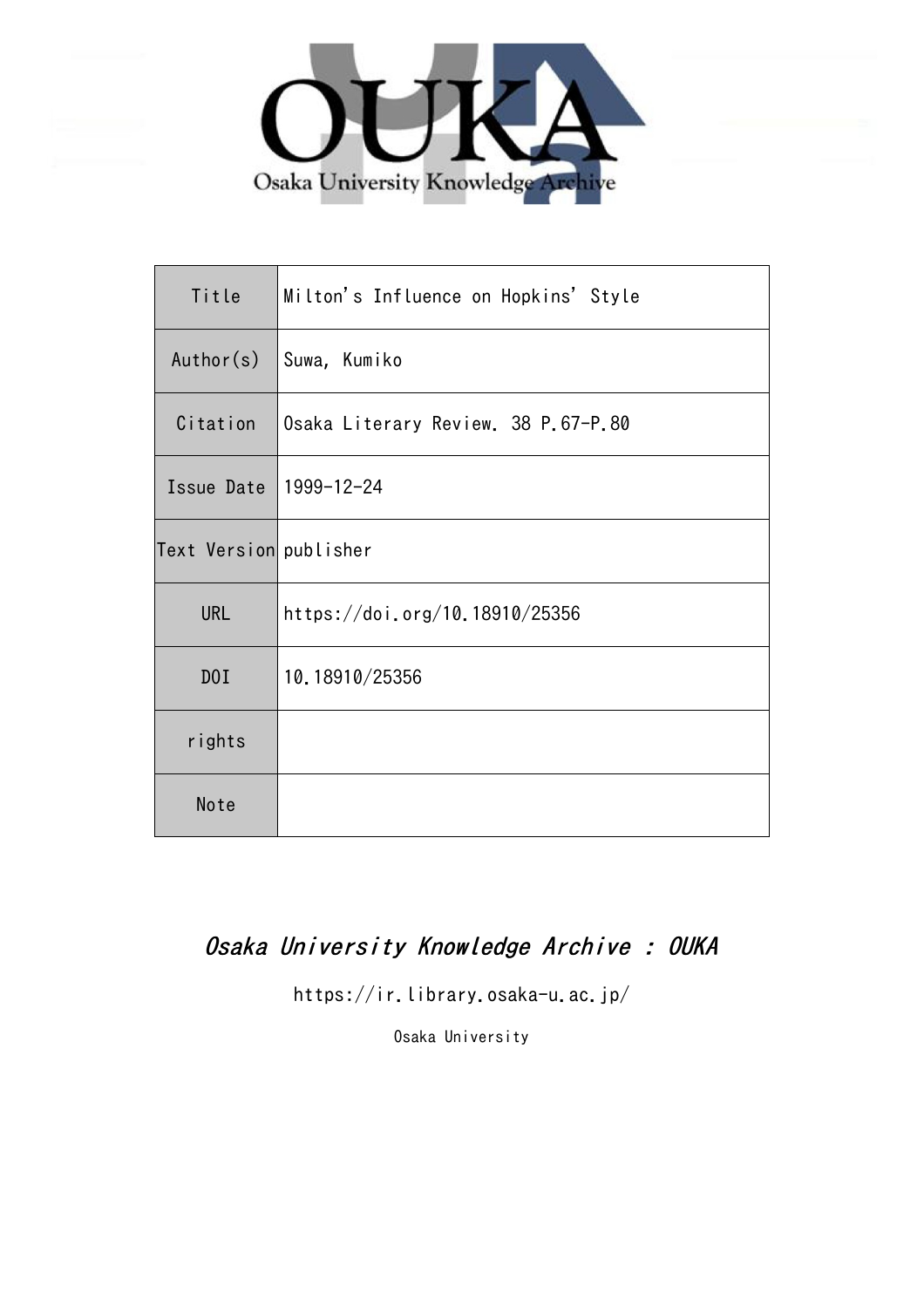## Milton's Influence on Hopkins' Style

## Kumiko Suwa

Gerard Manley Hopkins is known as the poet who is prominent in new rhythm — sprung rhythm. Sprung rhythm, however, is not his invention, which he himself mentions in his letters, but mostly found in Anglo-Saxon poetry. This means that it is not a new rhythm at all but almost forgotten in the process of metrical devices in English poetry. Hopkins notices that sprung rhythm is the primitive form of English poetry and the natural and native rhythm of speech for English tongue. As a student of classics and etymology, he has a wellsharpened sense of language. This distinguishes him from the modern poets who like free verse as Walt Whitman, whose poetry Hopkins feels both sympathy for and antipathy against.

There are major two poets whom Hopkins admires as the masters of English poetry — William Shakespeare and John Milton. As Professor Shimane well points out, Shakespeare influenced Hopkins with his use of monosyllables and consonants.' While Shakespeare's style is masculine and Germanic, Milton's is feminine and Latinate because he consciously uses vowels and Latin words. Hopkins is influenced by the two poets who have contrastive characteristics. This essay focuses on Milton's influence on Hopkins' poetics. In metrics and style, Hopkins is especially influenced by Milton's use of counterpoint. Hopkins describes the choruses in Samson Agonistes as intermediate between counterpointed and sprung rhythm' (LB, 45). Hopkins bears some resemblance to the artists in the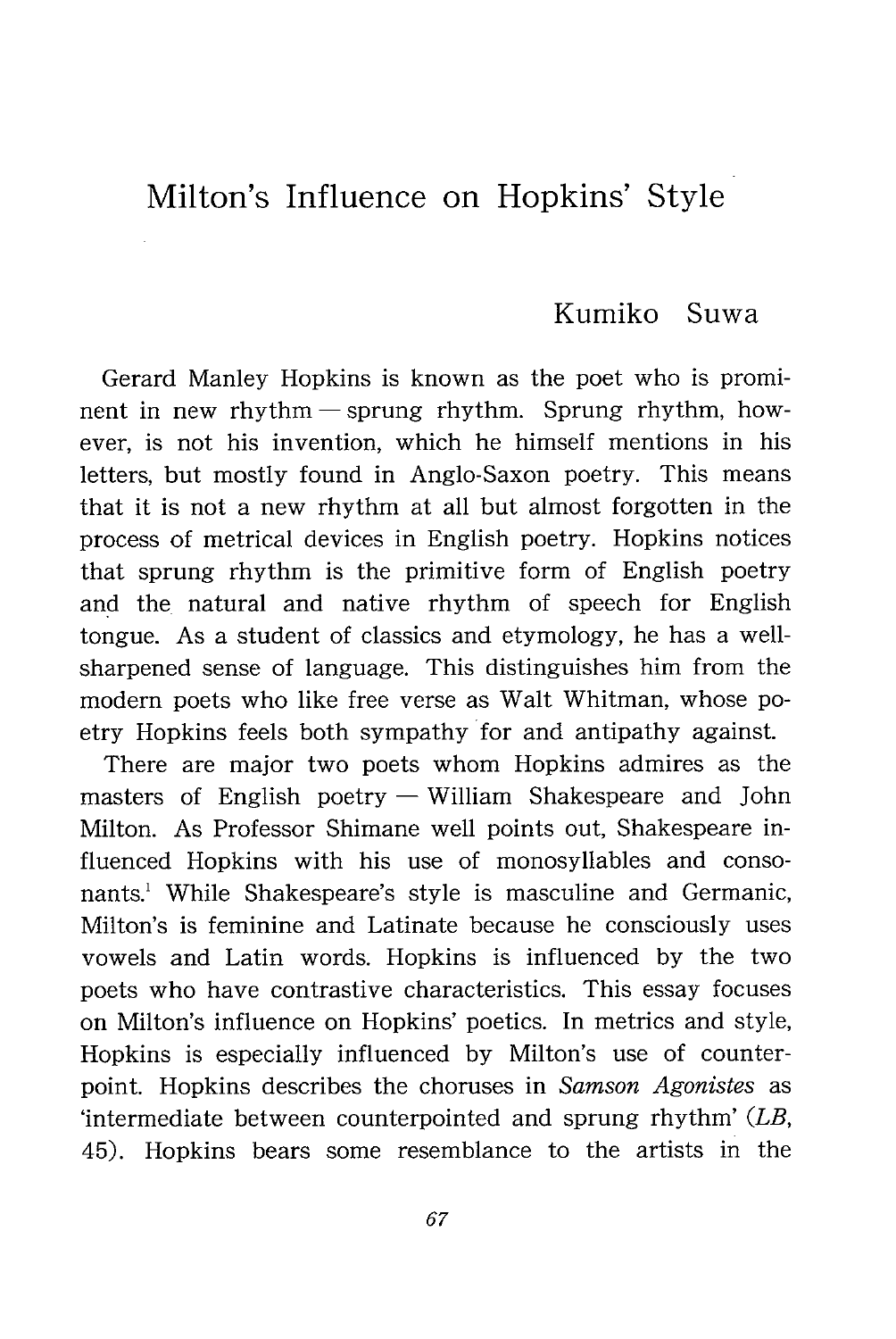baroque period— not only Milton and the Metaphysical poets in the field of poetry but also Henry Purcell and J. S. Bach in music. This is connected with his idea of counterpoint, of which, Hopkins thinks, Milton's style is the best example.

I

Hopkins wrote to Robert Bridges on the sonnet `Andromeda' (1879):

I endeavoured in it at a more Miltonic plainness and severity than I have anywhere else. I cannot say it has turned out severe, still less plain, but it seems almost free from quaintness and in aiming at one excellence I may have hit another. (*LB*, 87)

Hopkins' sonnets follow Petrarchan (Italian) Sonnet form , which is divided into octave and sestet, as Milton's sonnets do. `Andromeda' is no e xception:

NOW Time's Andromeda on this rock rude, With not her either beauty's equal or Her injury's, looks off by both horns of shore, Her flower, her piece of being, doomed dragon food.

Time past she has been attempted and pursued By many blows and banes; but now hears roar A wilder beast from West than all were, more Rife in her wrongs, more lawless, and more lewd.

Here Perseus linger and leave her tó her extremes? — Pillowy air he treads a time and hangs His thoughts on her, forsaken that she seems,

All while her patience, morselled into pangs, Mounts; then to alight disarming, no one dreams, With Gorgon's gear and barebill / thongs fangs.<sup>2</sup>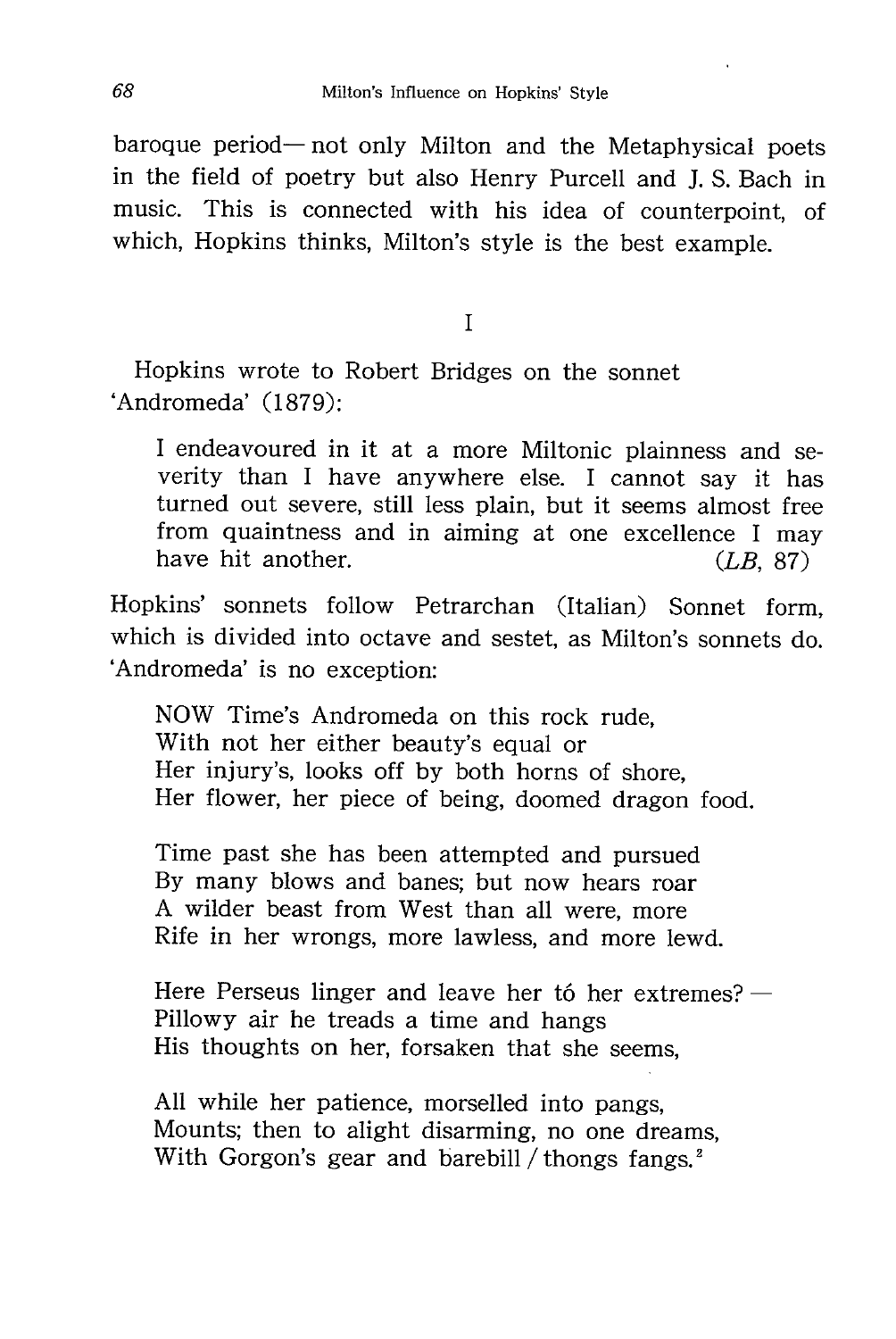Most of the words used here are not Latinate but Germanic origin. This means that they are not poetic cliché but have natural and native sounds for the English. The theme of Greek myth is rare in Hopkins poems, which ensures that Hopkins was conscious of Milton's lofty style used in the poems with the theme of Greek myth and the Bible. Hopkins' ideal of poetic language is mentioned in the same letter to Bridges, in which he wrote about 'Andromeda':

For it seems to me that the poetical language of an age shd. be the current language heightened, to any degree heightened and unlike itself, but not ... an obsolete one. This is Shakespeare's and Milton's practice and the want of it will be fatal to Tennyson's Idyllys and plays, to Swinburn, and perhaps to Morris. (*LB*, 89)

The current language heightened' is Hopkins' ideal of the poetic language. Thus he did not like both Wordsworth's current but too simple language and Tennyson's heightened but obsolete poetic language.' Hopkins' ideal in art always tends to via media of Platonic ideal, but his poems do not seem to be balanced at first sight for his use of neologism and metrics. Hopkins recognized it in saying that 'in aiming at one excellence I may have hit another', but in fact he is always conscious of metrical excellence unlike the poets of free verse. This must be Hopkins' idiosyncrasy and uniqueness.

Metrically the sonnet seems regular within each quatrain and tercet in the number of stress, but the rhythm is not ordinary iambic. It is noticeable that most of the lines have the stresses which come first. Hopkins explains this rhythm in `Author's Preface':

 $\ldots$  [F] or purposes of scanning it is a great convenience to follow the example of music and take the stress always first, as the accent or the chief accent always comes first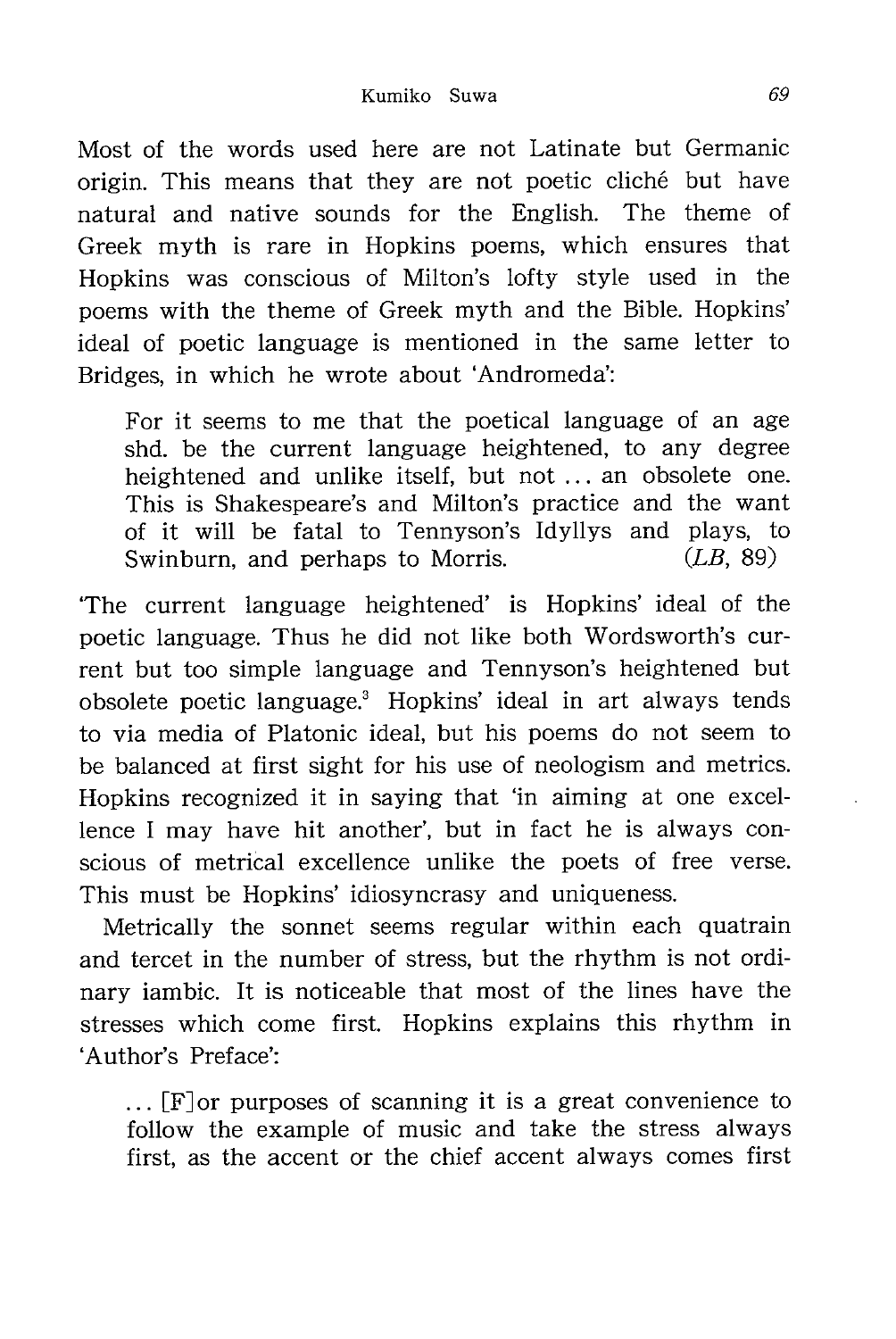in a musical bar. If this is done there will be in common English verse only two possible feet  $-$  the so-called accentual Trochee and Dactyl, and correspondingly only two possible uniform rhythms, the so-called Trochaic and Dactylic. But they may be mixed and then what the Greeks called a Logaodic Rhythm arises. (Poems, 45)

The stress which comes first is used in the opening line, which is worthy to attract listeners to this Greek myth. Hopkins' readers may notice that this does not only relate the story of Andromeda and Perseus. The content of the sonnet is, as other Hopkins' sonnets are, divided into two parts  $-$  the octet with the explanation and problem of the present state and the sestet with the conclusion and solution of the octet. In `Andromeda' , the octet implies that Andromeda bound to 'this rock rude' is the state of the Church of England, which suffers from a 'wilder beast from West' as 'rationalism, Darwinism, industrialism, the new paganism of Swinburn and Whitman, possibly Niezche' (Poems, 277). In the sestet, Perseus represents Christ who saves her. Thus the theme of Greek myth turns Christian. The first two lines of the concluding tercet also have stresses which come first to make them remarkable as the climactic lines.

This kind of stress can be seen in Milton's Sonnet XVII (1673), too:

When I consider how my light is spent. Ere half my days, in this dark world and wide, And that one talent which is death to hide Lodged with me useless, though my soul more bent To serve therewith my maker, and present My true account, lest he, returning chide.

`Doth God exact d ay-labour, light denied?'

I fondly ask; but Patience, to prevent

That murmur, soon replies: 'God doth not need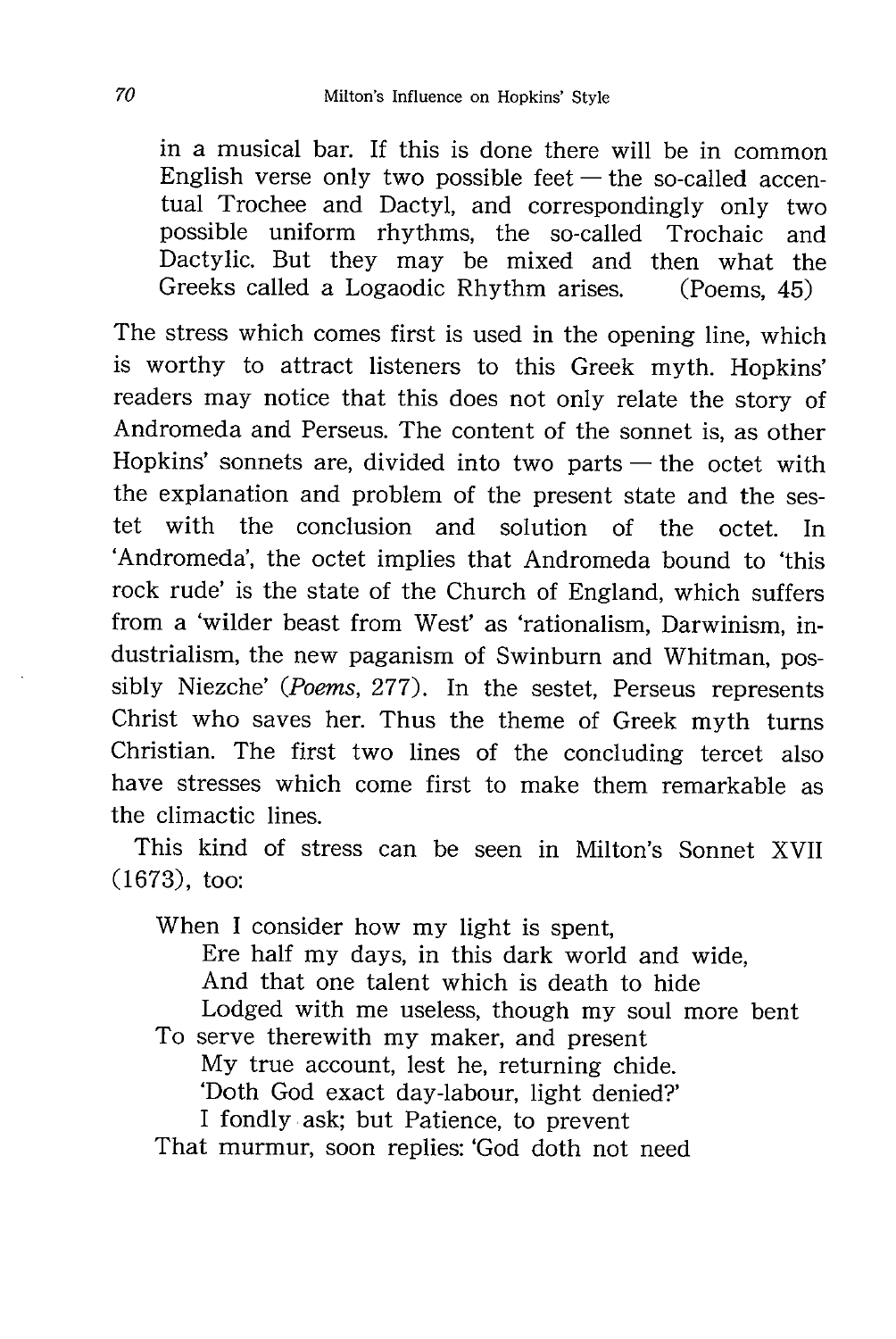Either man's work or his own gifts; who best Bear his mild yoke, they serve him best; his state Is kingly  $-$  thousands at his bidding speed And post o'er land and ocean without rest: They also serve who only stand and wait.'<sup>4</sup>

The octet mostly follows iambic pentameter, in which the poet's anguish on his blindness is told. The collocation of `noun -adjective' is used in line 2, 'in this dark world and wide', and the similar use can be seen in Hopkins' expression, 'on this rock rude' ('Andromeda', 1, 1). The rhythm in the octet is disturbed by the sestet's, for each opening word of lines 11 and 12 of the words of Patience has the stress which comes first. The stresses emphsise the stressed words of the solution for the problem in the octet. The fact that the sestet is not completely independent of the octet because of the run-on line makes the sestet natural but impresses us with the sounds and rhythms. The words connected to Matthew 11:29-30, 'who best / Bear his mild yoke, they serve him best', have stresses in the words 'best' and 'Bear'. The alliteration of 'b' and the repetition of 'best' impress us with the importance of the sentence. The stresses also show the important words in the last line. The role of stress and the repetition of words and sounds are significant for Hopkins, too. For example, the musical effect can be seen in the first tercet for the repetition of words and sounds and aliiterations: 'Her Perseus linger and leave her to her extremes?  $-$  / Pillowy air he treads a time and hangs / His thoughts on her, forsaken that she seems'.

The second part of 'Binsey Poplars felled 1879' may be written having in mind Milton's description on blindness in Samson Agonistes: '... why was the sight / To such a tender ball as the eye confined?' (11. 93-94):

0 if we but knew what we do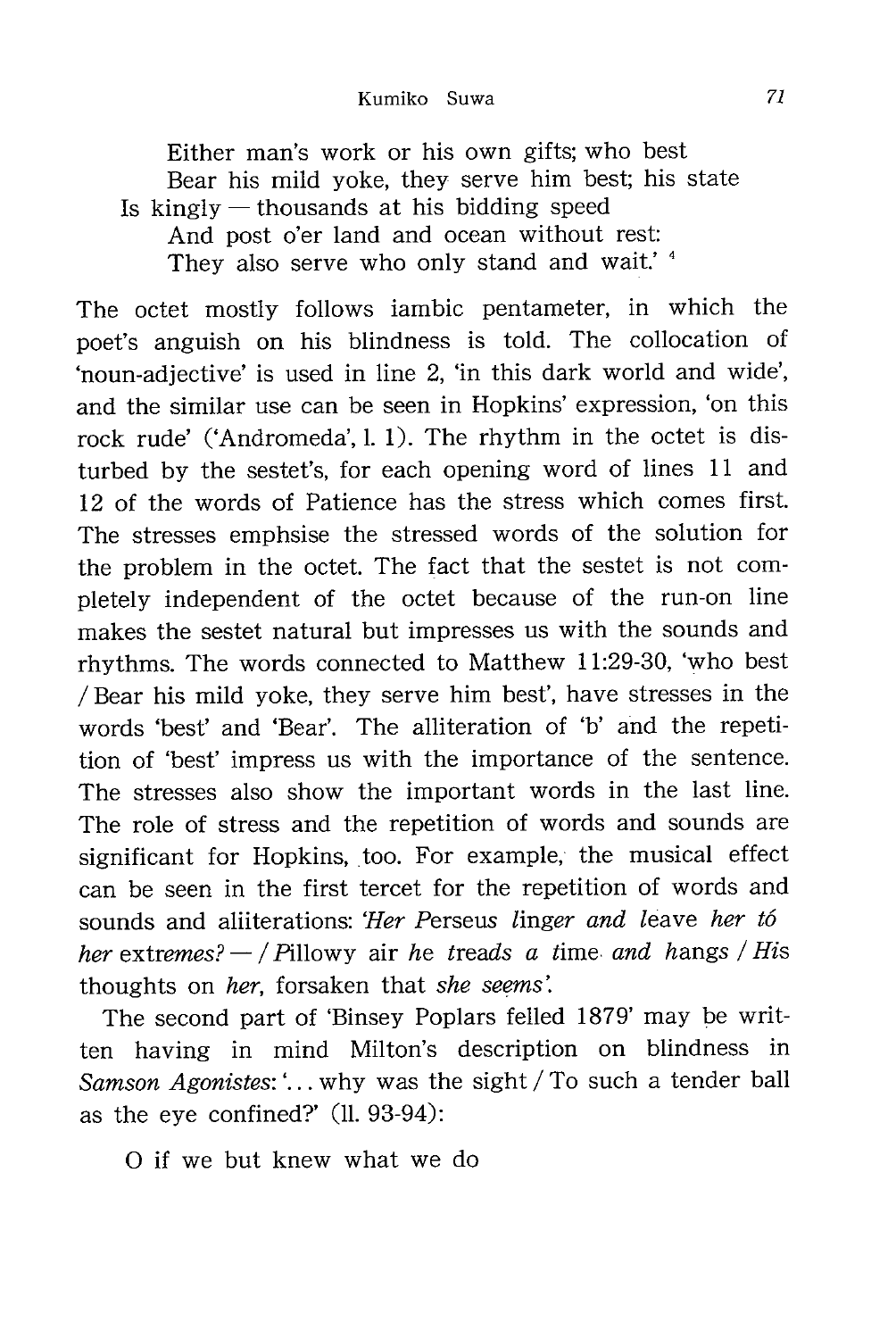When we delve or hew — Hack and rack the growing green! Since country is so tender To touch, her being s' slender, That, like this sleek and seeing ball But a prick will make no eye at all, Where we, even where we mean To mend her we end her, When we hew or delve: After-comers cannot guess the beauty been. (11. 10-20)

Metaphysical conceit can be seen in the comparison between the destruction of nature and the suffering of eye damage. The description also suggests the relation between the macrocosm and the microcosm. Milton's blindness may have made his poetry sound more musical. Hopkins studied Milton's poetry for its musical effects, and he hoped that his poetry should be heard, as he said to Bridges: 'My verse is less to be read than heard' (LB, 46). The lines quoted musically sound:

0 if we but knew what we do When we delve or  $hew -$ Hack and rack the growing green! Since country is so tender To touch, her being so slender, That, like this sleek and seeing ball But a prick will make no eye at all, Where we even where we mean To mend her we end her, When we hew or delve: After-comers cannot guess the beauty been.

Especially lines 17 to 19 sounds impressive to make us realise that they are the important statement of the poet. As a poet, Hopkins seems more conscious about sound than Milton.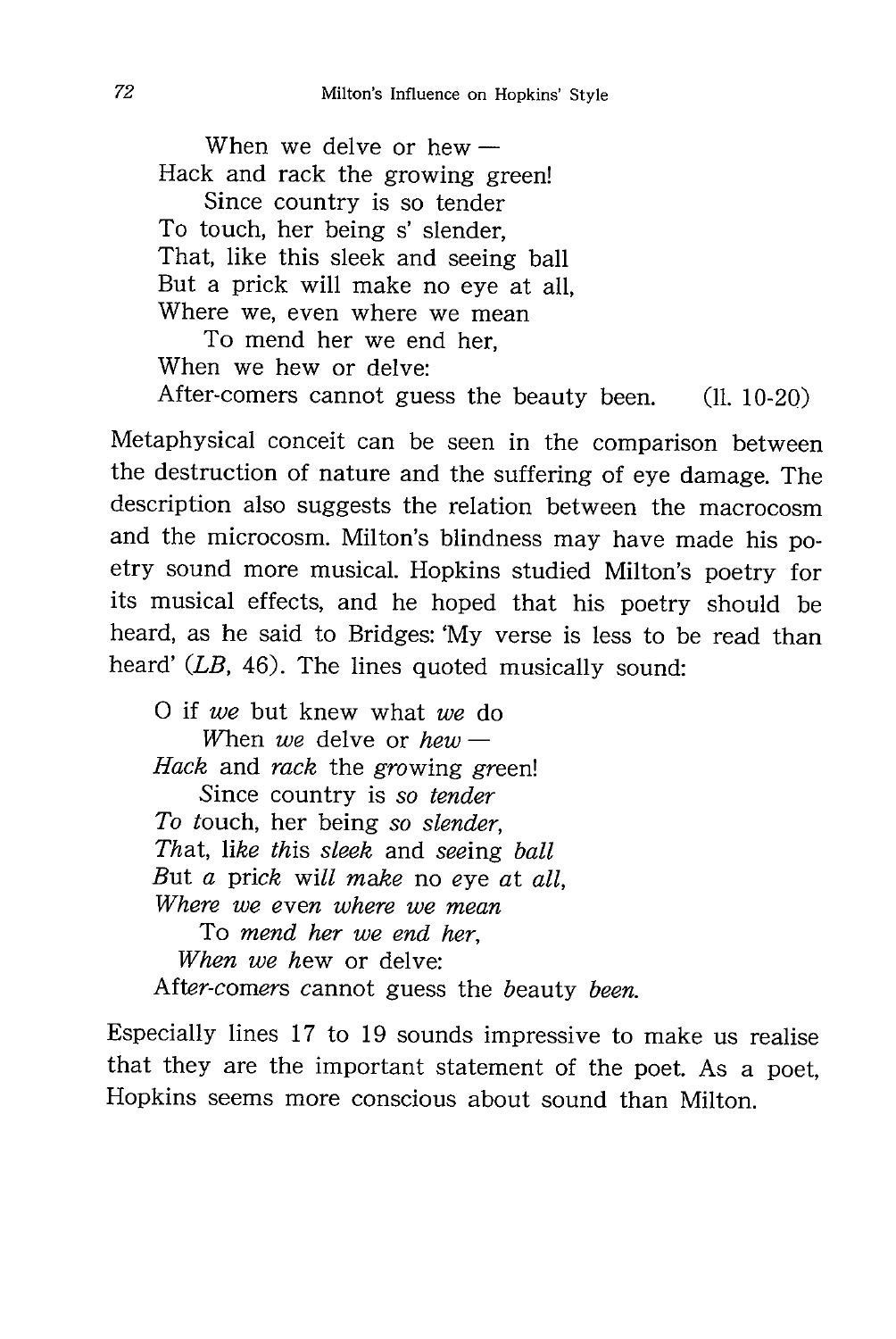What Hopkins always have in mind is Counterpoint Rhythm, which is derived from baroque music. He sees the rhythm in the choruses of Milton's Samson Agonistes. Hopkins first exemplifies the two rhythms, 'Reversed Feet and Reversed or Counterpoint Rhythm', which 'the poets have brought in licences and departures from rule to give variety' (Poems, 46). He defines a reversed foot as 'the putting the stress where... the slack should be and the slack where the stress', but 'the reversal of the first foot and of some middle foot after a strong pause is a thing so natural that our poets generally done it ..' (*Ibid.*). Then he goes on to explain Counterpoint Rhythm:

If however the reversal is repeated in two feet running, especially so as to include the sensitive second foot, it must be due either to great want of ear or else is a calculated effect, the superinducing or mounting of new rhythm upon the old; and since the new or *mounted* rhythm is actually heard and at the same time the mind naturally supplies the natural or standard foregoing rhythm, for we do not forget what the rhythm is that by rights we should be hearing, two rhythms are in some manner running at once and we have something answerable to counterpoint in music, which is two or more strains of tune going on together, and this is Counterpoint Rhythm. Of this kind of verse Milton is the great master and the choruses of Samson Agonistes are written throughout in  $it$  – but with the disadvantage that he does not let the reader clearly know what the ground-rhythm is meant to be and so they have struck most readers as merely irregular. And in fact if you counterpoint throughout, since one only of the counter rhythms is exist and what is written is one rhythm only and probably Sprung Rhythm, of which I now speak. (*Poems*, 46-47)

Hopkins distinguishes Counterpoint Rhythm from Sprung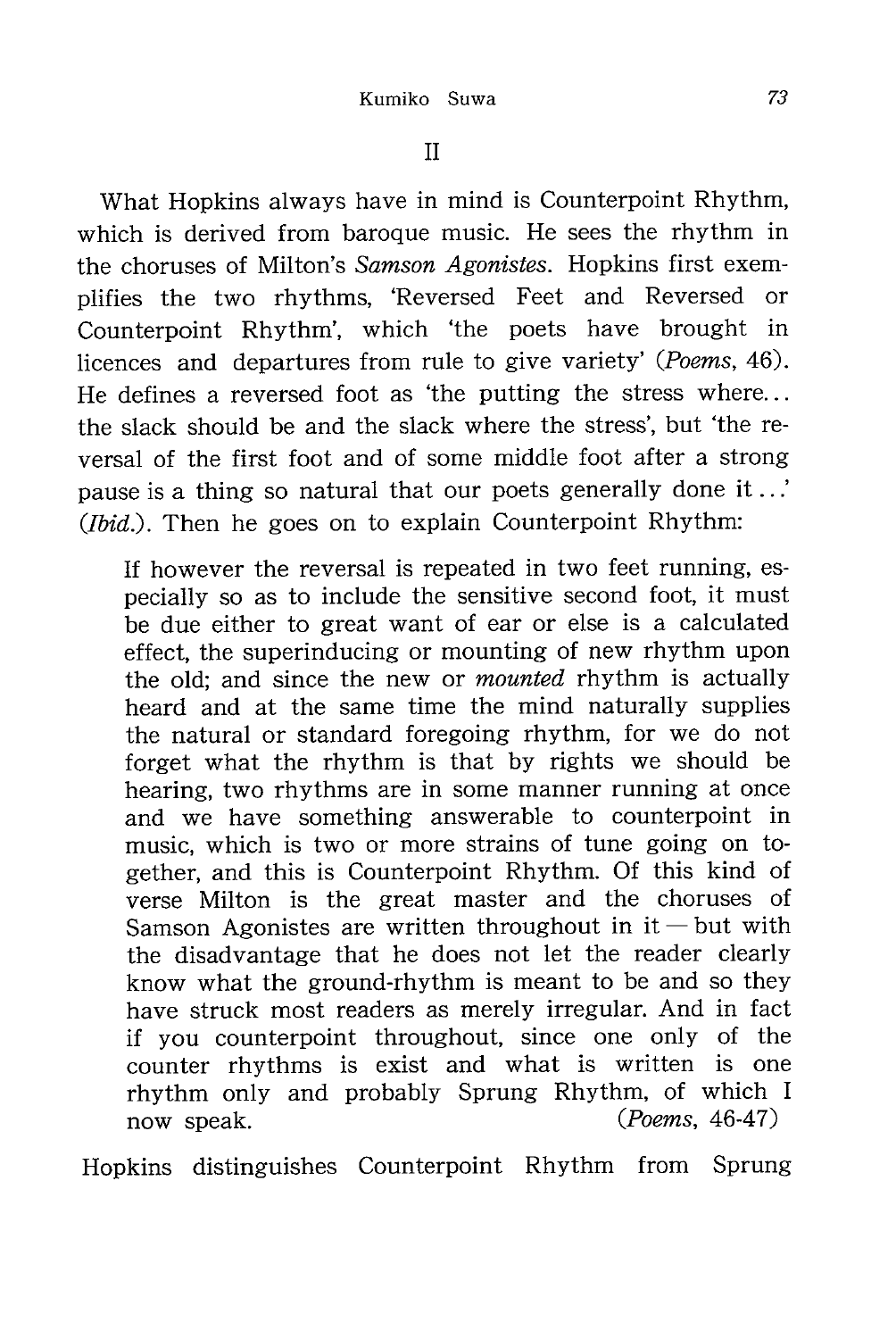Rhythm which, he defines, 'is measured by feet of from one to four syllables, regularly, and for particular effects any number of weak or slack syllables may be used' (Poems, 47). Then he goes on:

It has one stress, which falls on the only syllable, if there is only one, or, if there are more, then scanning as above, on the first, and so gives rise to four sorts of feet, a monosyllable and the so-called accentual Trochee, Dactyl, and the First Paeon. And there will be four corresponding natural rhythms; but nominally the feet are mixed and any one may follow any other. And hence Sprung Rhythm differs from Running Rhythm in having or being only one nominal rhythm, a mixed or 'logaoedic' one, instead of three, but on the other hand in having twice the flexibility of foot, so that any two stresses may either follow one another running or be divided by one, two, or three slack syllables. But strict Sprung Rhythm cannot be counterpointed. In Sprung Rhythm, as in logaoedic rhythm generally, the feet are assumed to be equally long or strong and their seeming inequality is made up by pause<br>or stressing.  $(Poems. 47-48)$  $(Poems, 47-48)$ 

We cannot help but find the poems written in Sprung Rhythm as Hopkins' are difficult to scan when it is stressed at random and without no notes or marks. Hopkins learned metrics from Milton's poetry, and wrote two sonnets, 'God's Grandeur' and The Starlight Night' after his manner, on which he said in his letter to his mother:

I think I must wrote in a freak the other day.... They are not so very queer, but have a few metrical effects, mostly after Milton, as in his —

Light from above, from the fountain of light  $$ or

God hath performed for His people of  $old$  – or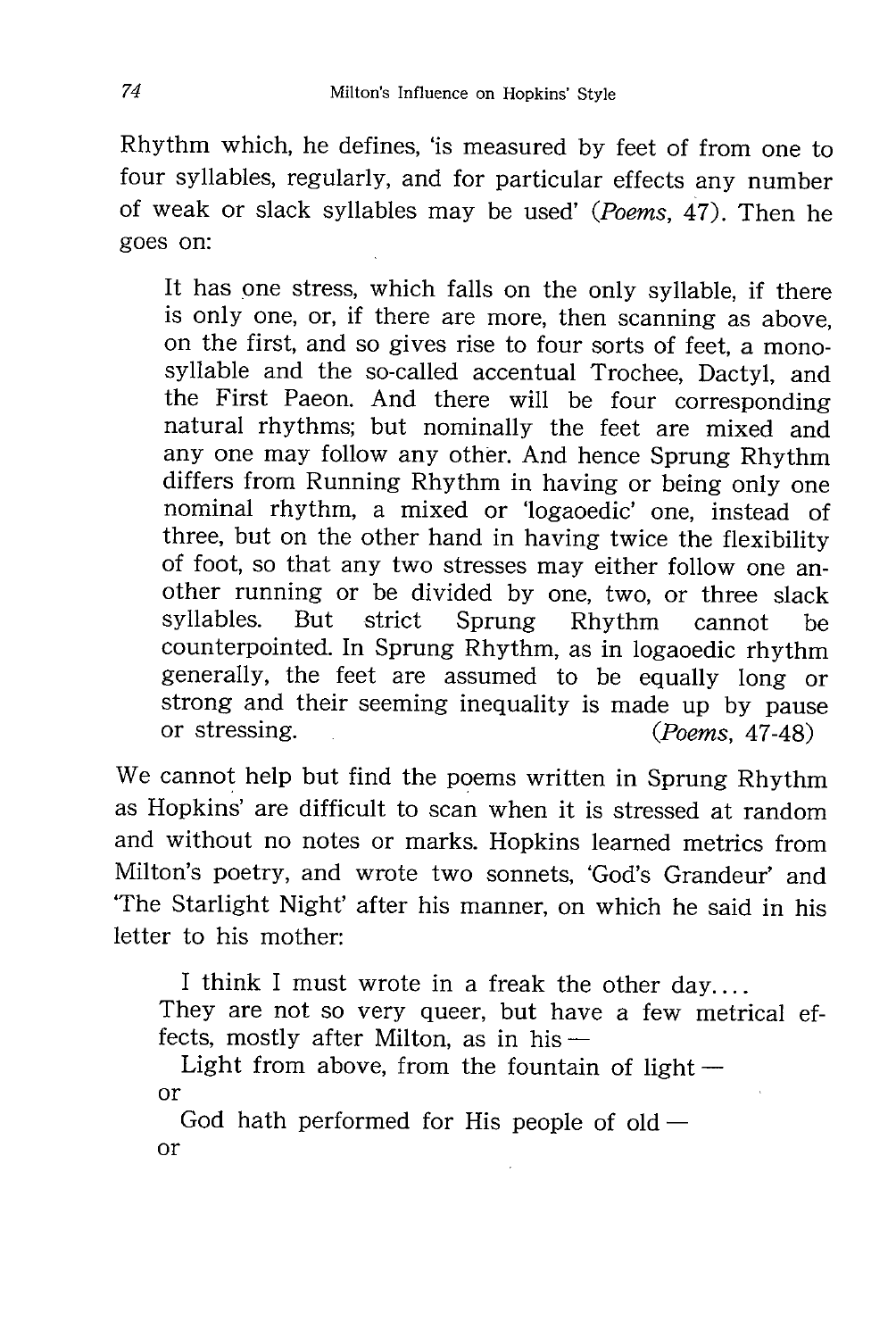But to vanquish by wisdom hellish wiles. These rhythms are not commonly understood but do what nothing else can in their contexts. (*FL*, 144)

The first and third quotations are from *Paradise Regained*, Book IV. 1. 289 and I. 1. 175, and the second is from Samson Agonistes, 11. 1532-3. The first example is written with Counterpoint Rhythm, for the first and second feet are reversed. All three examples above have irregular rhythms, to which Hopkins was attracted for its freshness to the ear. In his letter to Bridges, Hopkins remarked how he had learned from the irregularity of Milton's rhythm:

I have paid much attention to Milton's rhythm....

By the waters of life, where'er they sat  $-$ 

 $\overline{1}$ 

Home to his mother's house private returned  $-$  etc. The choruses of Samson Agonistes are still more remarkable: I think I have mastered them and may some day write on the subject.... His achievements are quite beyond any other English poet's, perhaps any modern poet's. ... I composed two sonnets with rhythmical experiments of the sort. ... You will see that my rhythms go further than yours do in the way of irregularity.  $(LB, 38)$ 

The first quotation here is from Paradise Lost, Book XI. 1. 79, and the second is from Paradise Regained, Book IV. 1. 639. In another note, Hopkins quotes the latter as the example of Milton's 'accentual counterpoint'  $(IP, 282)$ . These two lines can be stressed as: 'By the waters of life, where'er they sat'; and 'Hóme to his móther's hóuse prívate retúrned'. From these examples, we may notice that Hopkins did not like free verse but the irregularity within standard rhythm. Hopkins thinks that Milton's verse is not licentious:

Only remark, as you say that there is no conceivable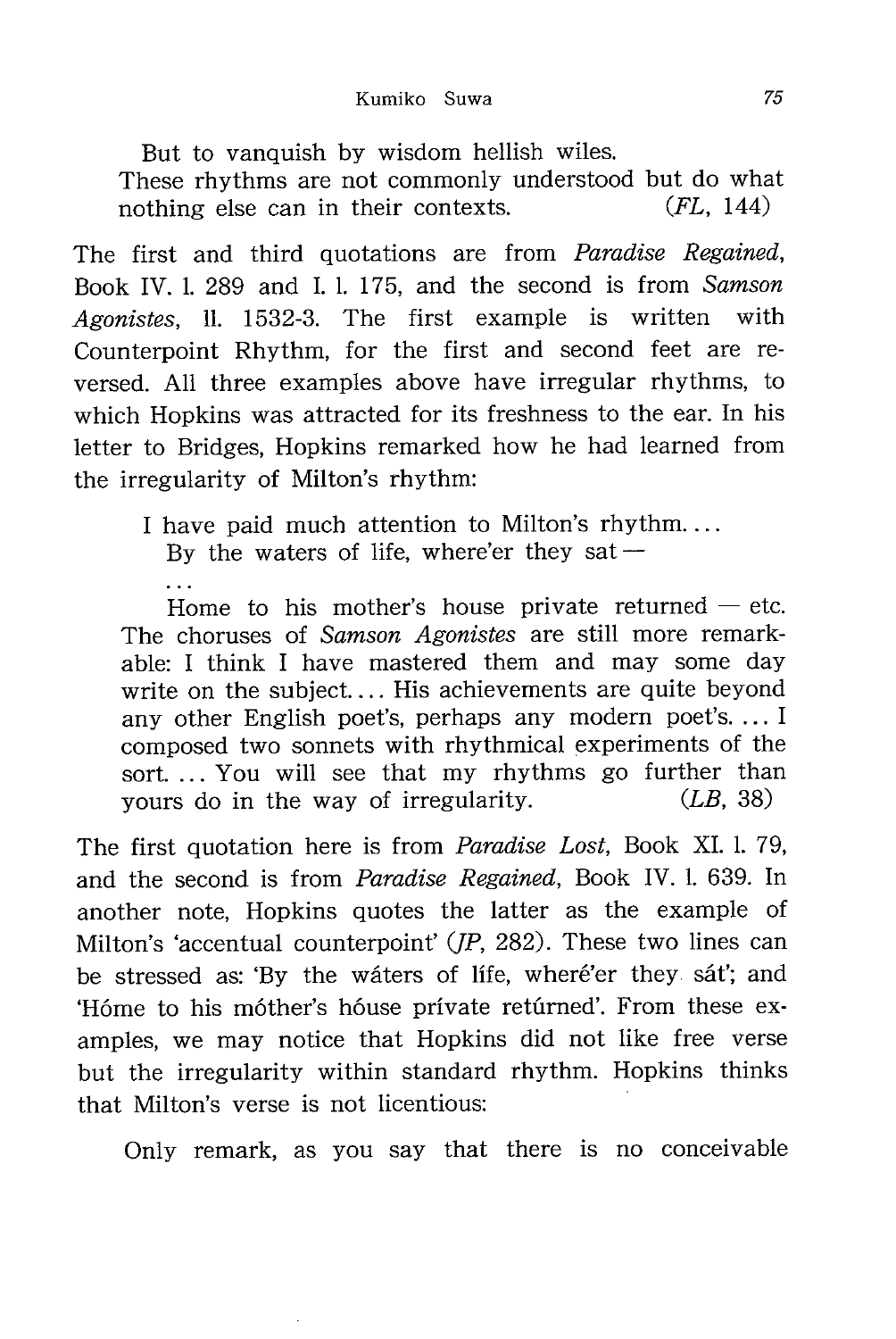licence I shd. not be able to justify, that with all my licences, or rather laws, I am stricter than you and I might say than anybody know. ... I may say my apparent licences are counterbalanced, and more, by my strictness. In fact all English verse, except Milton's, almost, offends me as 'licentious'.  $(LB, 44-45)$ 

The statement above is on the rhythm of The Wreck of the Deutschland', which is written in Sprung Rhythm. The rhythm can be seen in Samson Agonistes, where

Milton keeps up a fiction of counterpointing the heard rhythm (which is the same as the mounted rhythm) upon a standard rhythm which is never heard but only counted and therefore really does not exist. ... Milton's mounted rhythm is a real poetical rhythm, having its own laws and recurrence, but further embarrassed by having to count.  $(LB, 45-46)$ 

The choruses of Samson Agonistes seem to have either Sprung or Counterpoint Rhythm, and Hopkins describes the rhythm as intermediate between them. The first chorus begins: 'This, this is he; softly a while; / Let us not break in upon him. / O change beyond report, thought or belief!' (11. 15-17). The spondee in the beginning is natural but distinguished. The other two lines also have spondees, and the use of stressed monosyllables is what Hopkins called Sprung Rhythm. Counterpoint Rhythm can be seen in such line as 'In slavish habit, ill-fitted weeds' (1. 122), which has falling rhythm with iambs and trochees.

The sonnet 'God's Grandeur' (1877) is written in '[s]tandard rhythm counterpointed' (Poems, 263):

The world is charged with the grandeur of God. It will flame out, like shining from shook foil; It gathers to a greatness, like the ooze of oil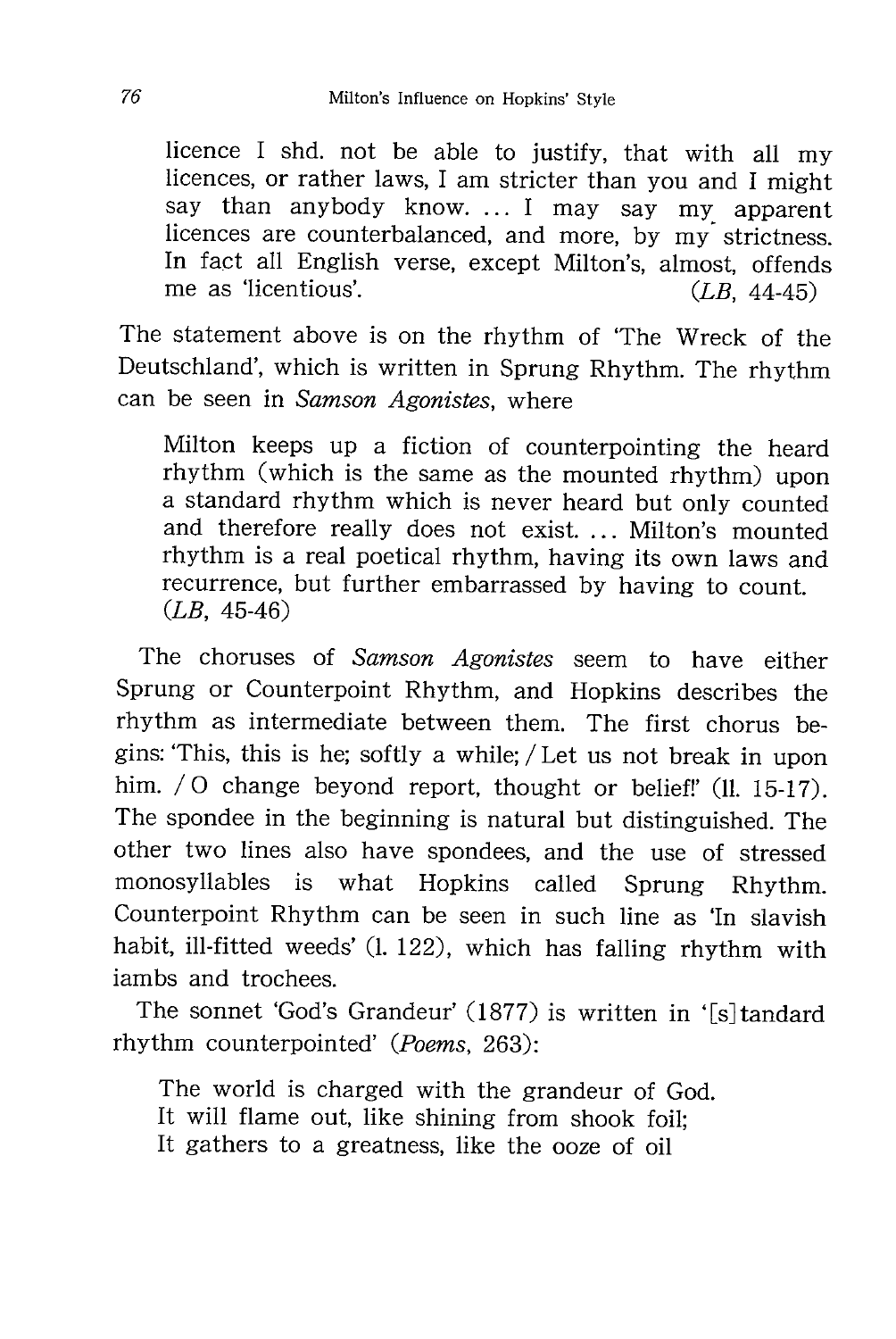Crushed. Why do men then now not reck his rod? Generations have trod, have trod, have trod; (11. 1-5)

The notable examples of double counterpoint, or twice-repeated inverted feet, are: 'The world is charged with the grándeur of Gód'; and 'Génerátions have tród, have tród, have tród'. The first example has the counterpointed feet in the end to show the grandeur of God with rising rhythm. The second has the counterpointed feet at first with falling rhythm showing the vainness of industrialism and destruction of nature described in the second quatrain: 'And all is seared with trade; bleared, smeared with toil; / And wears man's smudge and shares man's smell: the soil / Is bare now, nor can foot feel, being shod'  $(11. 6-8)$ .

'The Starlight Night'  $(1877)$  is written in '[s] tandard rhythm opened and counterpointed' (Poems, 264). The note on the sonnet explains that "opened" means that both the octave and the sestet are opened with a "sprung" line' (Ibid.), but the opening line of the octet seems to be the mixture of both Sprung and Counterpoint Rhythm: 'Lóok at the stárs! lóok, lóok úp at the skies!' (1. 1). The italicised feet are reversed or counterpointed. The use of words is balanced, with preposition-definite articlenoun combination and alliterations. Sprung Rhythm can be seen in the stressed monosyllables, with the repetition of 'look', which well expresses the excited heart of the poet. Counterpoint Rhythm can also be seen in other lines: The bright bóroughs, the circle-citadels thére!' (1.3); 'Fláke-doves sent *flóating* fórth at a fármyard scáre! — / Áh well! it is áll a purchase, all is a prize' (11. 7-8). In line 3, the combination of counterpointed words is definite article-adjective-noun, and the alliterations of 'b' and 'c' are also effectively used. In line 8, the words are also balanced, using 'all' and 'a' before the noun with the alliteration of 'p'.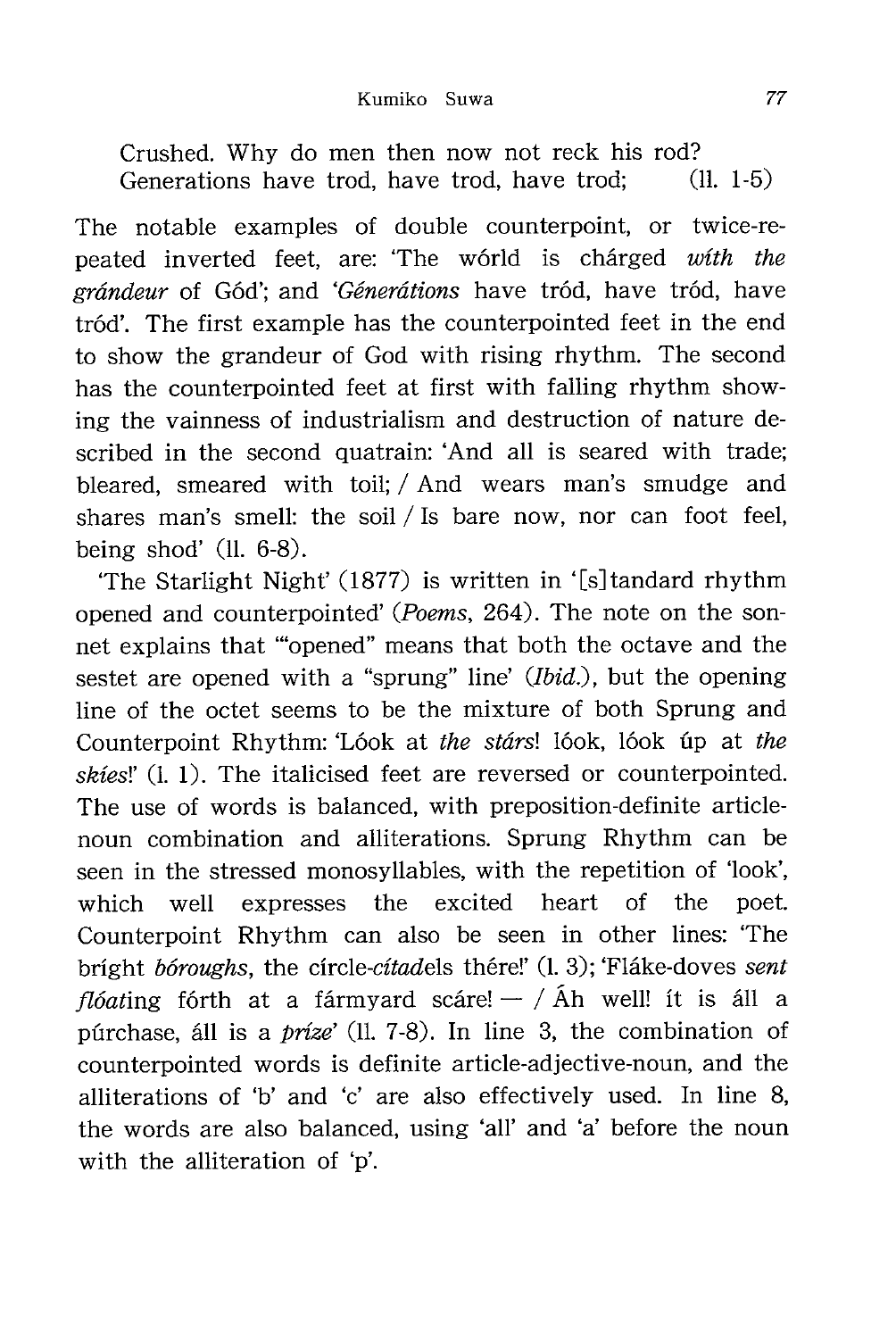As Hopkins says that his laws of poetry are strict, his poetics is far from free verse though it is like at first sight and hearing. The sound of Hopkins' poetry is natural, because it is based on the native rhythm in Anglo-Saxon poetry with alliterations. He uses this as Sprung Rhythm and makes it more systematic and balanced by using Counterpoint Rhythm. Hopkins saw the ideal style in Milton's poetry as he said, 'I hope in time to have a more balanced and Miltonic's style'( $LB$ , 66), when he realised the oddness in his poetry. His poetry may seem odd compared with the one written in standard rhythm, but, as he said in his letter to Bridges, Sprung Rhythm is

the native and natural rhythm of speech ... combining ... opposite and ... incompatible excellences, markedness of  $r$ hythm — that is rhythm's self — and naturalness of expression.  $(LB, 46)$ 

The statement shows Hopkins' ideal of discordia concors. It explains why his poems are natural but striking. What is most important in Hopkins' view of the world is selves and individualities of things, which he calls 'inscapes' of things. In his poetics, as he remarks the importance of sound in his poetry, the inscape of poetry is 'rhythm's self' though metaphors also important in his poetry, as a good poetry should excel both in rhythm and metaphor. 'Markedness of rhythm' makes poetry fresh or eternal. Hopkins also tried to combine rhythm and expression, of which he is perhaps more conscious than any other poets.

This essay has examined Milton's influence on Hopkins' style in sound and metrics. Though Hopkins learned the rhythms of Milton's poetry, he did not only imitate Milton's style but created his own more strict and systematic. Though Hopkins was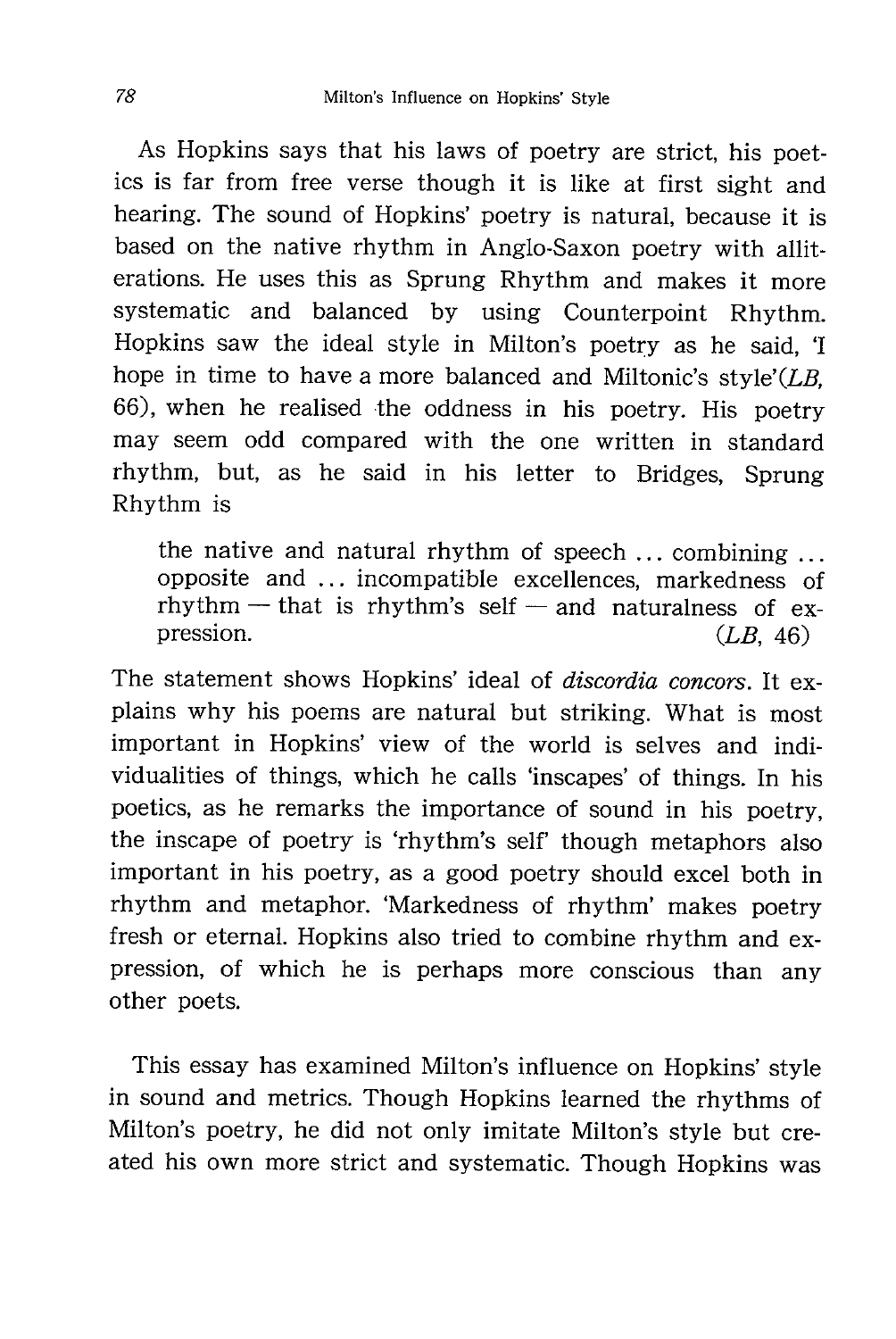converted to Catholicism from the Anglicanism, he also admired the Protestant artists like Milton and Purcell, for he certainly believed the universality of art.<sup>5</sup> They are the masters of the baroque art, and the idea of Hopkins' Counterpoint Rhythm comes from baroque music. Hopkins' poetry cannot be categorised in a certain time span, for it is at once old and new. This shows his tendency to combine 'opposite and incompatible excellences', which can be seen all through his poetics. The idea of *discordia concors* amounts to the unity between meaning and sound or the siginifier and siginified in his poetry, which finally proves to be the unity between man and God, as he sees it in Christ.

### **Abbreviations**

- FL C. C. Abbott, ed., Further Letters of Gerard Manley Hopkins (London: Oxford University Press, 1956).
- JP Humphry House, ed., The Journals and Papers of Gerard Manley Hopkins (London: Oxford UP, 1959).
- LB C. C. Abbott, ed., The Letters of Gerard Manley Hopkins to Robert Bridges (London: Oxford UP, 1970).
- Poems W. H. Gardner and N. H. Mackenzie, eds., The Poems of Gerard Manley Hopkins, 4th ed. (Oxford: Oxford UP, 1970).

#### Notes

- 1. Kunio Shimane, 'Shakespeare, Milton, Hopkins no Buntai' (The Style of Shakespeare, Milton and Hopkins), in Peter Milward and Toyohiko Tatsumi, eds., Hopkins to Renaissance (Hopkins and the Renaissance) (Tokyo: Aratake Shuppan, 1990), 61-6.
- 2. Hopkins' poems cited here are from The Poems of Gerard Manley Hopkins.
- 3. Hopkins comments on the sonnets of Bridges: ... In spite of the Miltonic rhythms and some other points your